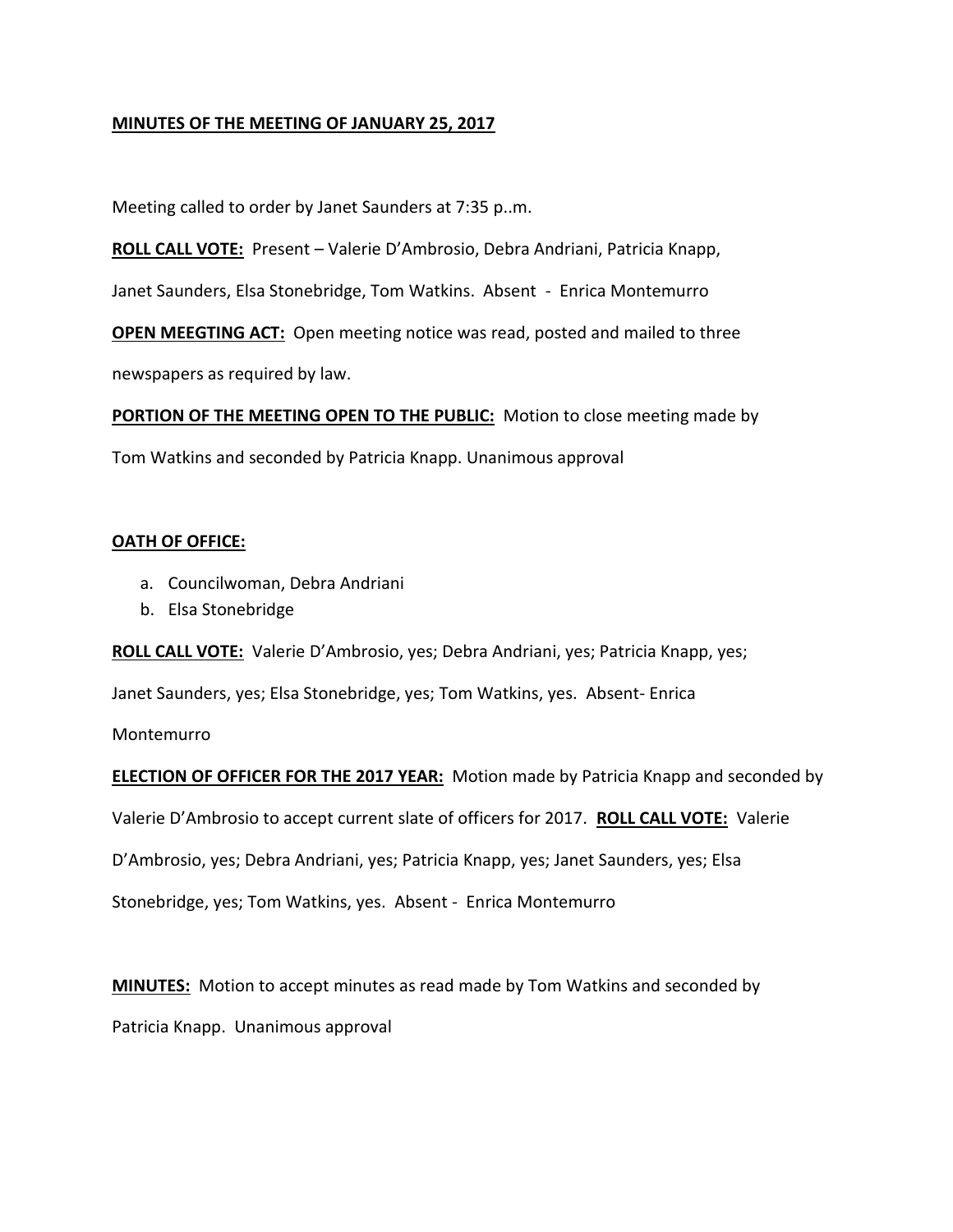**LIBRARIAN'S REPORT:** Motion to accept Librarian's Report for November and December

as read made by Tom Watkins and seconded by Patricia Knapp. Unanimous approval

### **CORRESPONDENCE:**

- 1. Donation from Mrs. Janet Saunders.
- 2. Donation and card from Mrs. Marie Pedalino.
- 3. Donation and card from Mrs. Simonetti

## **OLD BUSINESS:** No Report

### **NEW BUSINESS:**

- 1. Library Programs
- 2. Food for Fines during the month of February.
- 3. Resolution to post schedule of Board Meetings. Motion made by Valerie D'Ambrosio and seconded by Patricia Knapp to accept.

## **FRIENDS OF THE LIBRARY:**

Trash to Treasure scheduled for April 29, 2017.

### **FOUNDATION:**

Italian Family Style Dinner

### **FINANCIAL REPORT:**

- 1. Motion to accept monthly report for December and January made by Valerie D'Ambrosio and seconded by Patricia Knapp. Absent – Enrica Montemurro. **ROLL CALL VOTE:** Valerie D'Ambrosio, yes; Debra Andriani, yes; Patricia Knapp, yes; Janet Saunders, yes; Elsa Stonebridge, yes; Tom Watkins, yes. Absent – Enrica Montemurro.
- 2. Motion to accept bills awaiting approval made by Elsa Stonebridge and seconded by Valerie D'Ambrosio. **ROLL CALL VOTE:** Valerie D'Ambrosio, yes; Debra Andriani, yes; Patricia Knapp, yes; Janet Saunders, yes; Elsa Stonebridge, yes; Tom Watkins, yes. Absent – Enrica Montemurro.
- 3. 2017 Budget Meeting scheduled for February 22, 2017, 9:00 p.m.